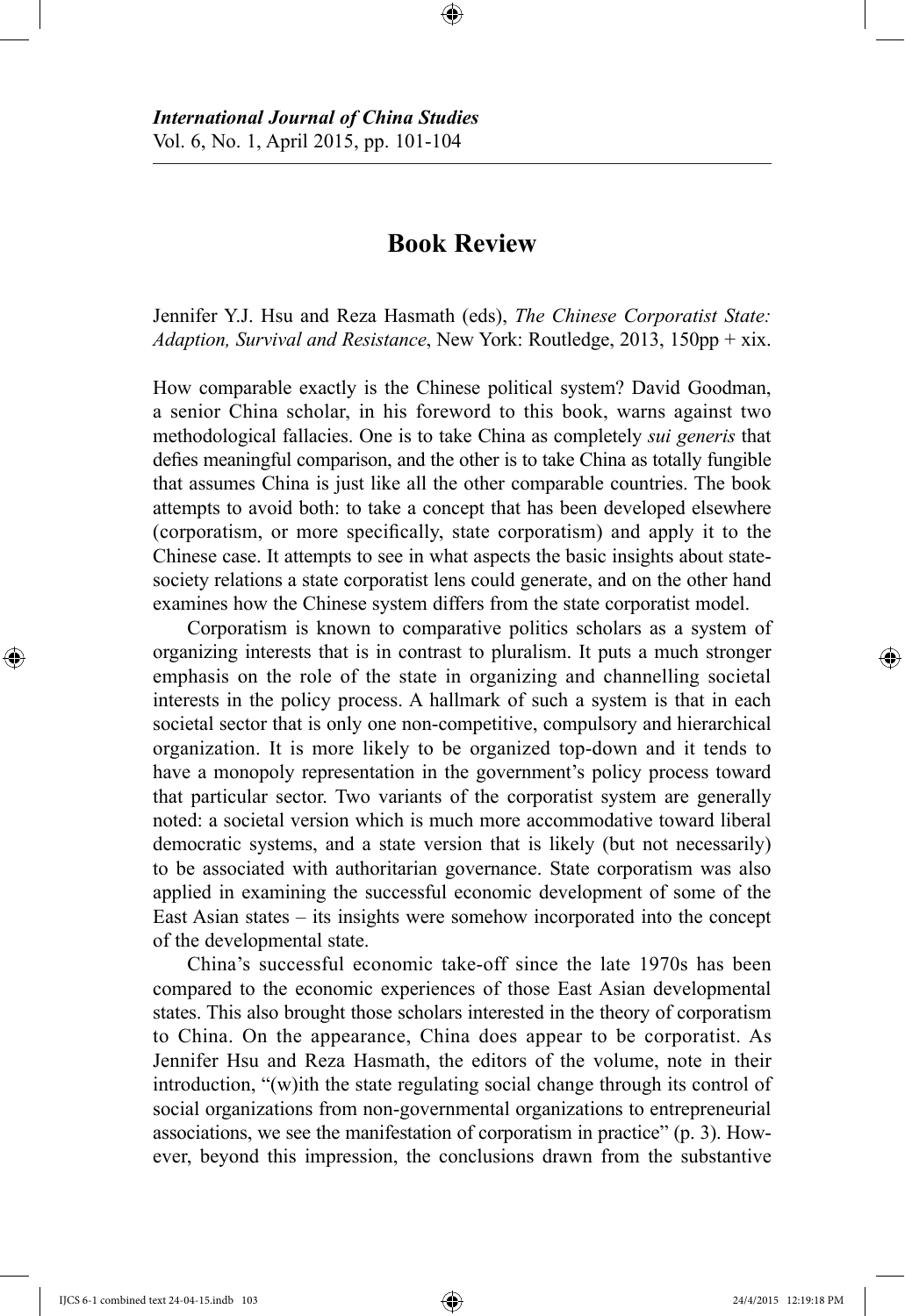chapters in this volume, in my view, are mixed about the usefulness of the concept of state corporatism.

In Barbara Schulte's chapter on the educational organizations in Republican China, she argues that the consistently weak regime in the early years of the Republican era rendered corporatism "more imaginary than real", despite the willingness of societal actors (in this case, Chinese Association of Vocational Education, or CAVE) to associate with the state. Somehow CAVE was able to have some kind of semi-corporatist arrangements with the government of Jiangsu. But once a much stronger state emerged (first the Nationalists in 1928 and then the communists in 1949), the semi-corporatist arrangement was immediately replaced by a more Leninist fashion of statesociety relations. Gerry Groot, in the next chapter, examines the limitations and failures of the kind of corporatism associated with the United Front work of the Chinese Communist Party. The United Front system has several parts but the most important are the minority parties (the so-called eight democratic parties) and groups and the Chinese People's Political Consultative Conference (CPPCC). Each of the party is designated to represent and articulate the interests of certain sectors of the society (professionals, intellectuals, overseas Chinese, etc.), while CPPCC is a platform for societal elite to provide policy input to the ruling elite. In each case, corporatist features can be detected. Yet Groot finds that these corporatist features are mostly overshadowed by the monistic conception of state-society relations animated by Marxist-Leninist ideology. For example, the leaders of those democratic parties basically have to first accept the party's views, thus creating a gap between the leadership and the sectorial interests they are supposed to articulate to the party. In short, the corporatist structures are a highly dysfunctional one.

Similarly, Keming Yang's chapter on the relationship between the state and association of business associations finds that while certainly there are some corporatist elements inside these relationships, the organizational control and penetration of the party, together with the very limited role voluntarily played by the business associations in public policy process, suggest that the traditional concept of state corporatism only captures a partial picture in this arena. Another chapter that also looks at relationship between the state and entrepreneurs, by Lei Wang, examines more specifically the role of the local state in economic development. In short, this chapter discusses how the local state, in order to boost economic development, has used methods such as generating housing demands and the conversion of farmlands to commercial and residential lands. However, what is missing in this discussion is what role does corporatism play? In fact, the author acknowledges that "corporatism may not be an accurate portrayal of the contemporary Chinese entrepreneurial local state" (p. 99). In the religious sector, which is examined